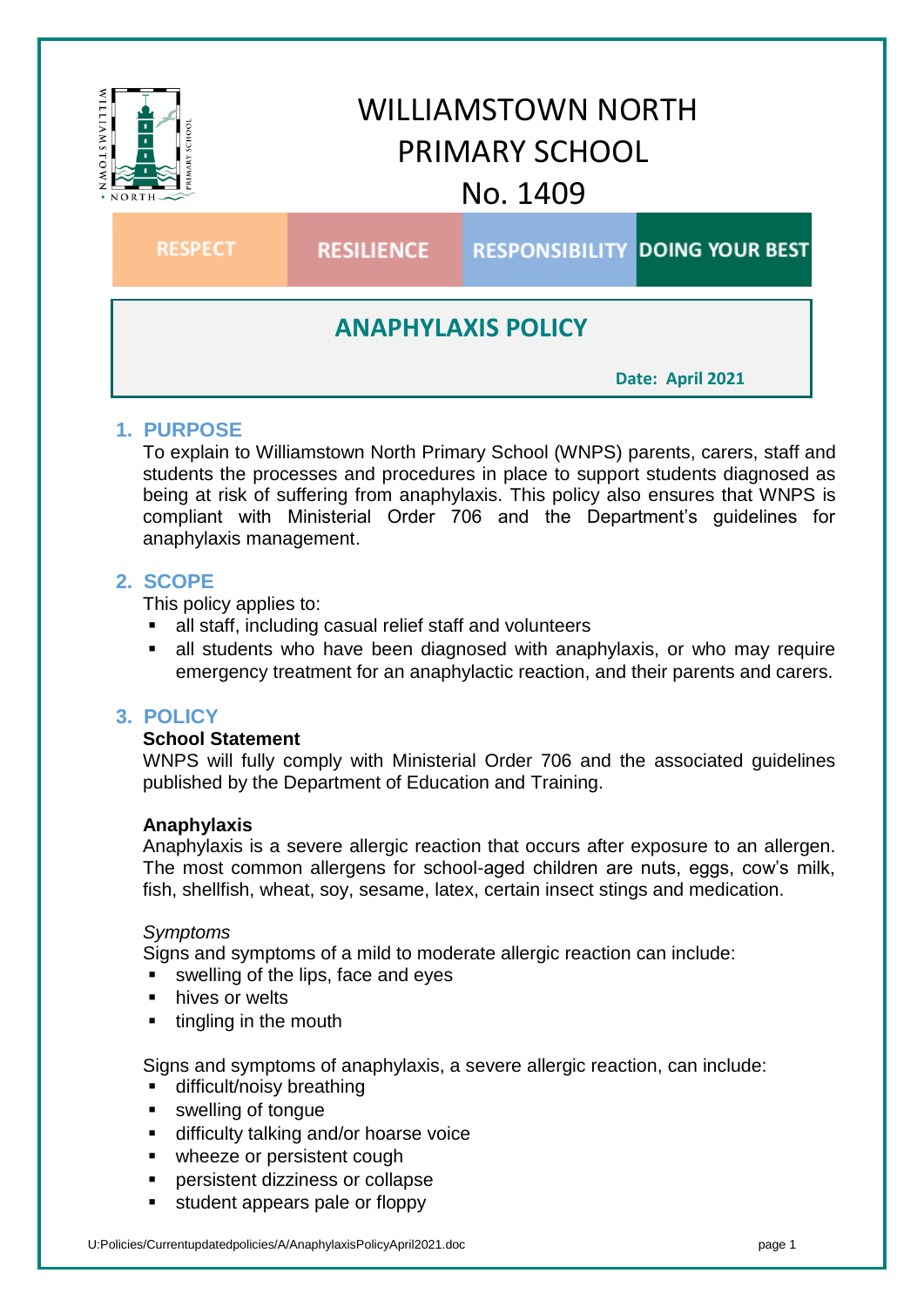abdominal pain and/or vomiting.

Symptoms usually develop within ten minutes and up to two hours after exposure to an allergen, but can appear within a few minutes.

#### *Treatment*

Adrenaline given as an injection into the muscle of the outer mid-thigh is the first aid treatment for anaphylaxis.

Individuals diagnosed as being at risk of anaphylaxis are prescribed an adrenaline autoinjector for use in an emergency. These adrenaline autoinjectors are designed so that anyone can use them in an emergency.

#### **Individual Anaphylaxis Management Plans**

All students at WNPS who are diagnosed by a medical practitioner as being at risk of suffering from an anaphylactic reaction must have an Individual Anaphylaxis Management Plan. When notified of an anaphylaxis diagnosis, the principal of WNPS is responsible for developing a plan in consultation with the student's parents/carers.

Where necessary, an Individual Anaphylaxis Management Plan will be in place as soon as practicable after a student enrols at WNPS and where possible, before the student's first day.

Parents and carers must:

- obtain an ASCIA Action Plan for Anaphylaxis from the student's medical practitioner and provide a copy to the school as soon as practicable
- immediately inform the school in writing if there is a relevant change in the student's medical condition and obtain an updated ASCIA Action Plan for Anaphylaxis
- provide an up-to-date photo of the student for the ASCIA Action Plan for Anaphylaxis when that Plan is provided to the school and each time it is reviewed
- provide the school with a current adrenaline autoinjector for the student that has not expired;
- participate in annual reviews of the student's Plan.

Each student's Individual Anaphylaxis Management Plan must include:

- information about the student's medical condition that relates to allergies and the potential for anaphylactic reaction, including the type of allergies the student has
- **EX information about the signs or symptoms the student might exhibit in the event** of an allergic reaction based on a written diagnosis from a medical practitioner
- strategies to minimise the risk of exposure to known allergens while the student is under the care or supervision of school staff, including in the school yard, at camps and excursions, or at special events conducted, organised or attended by the school
- the name of the person(s) responsible for implementing the risk minimisation strategies, which have been identified in the Plan
- information about where the student's medication will be stored
- the student's emergency contact details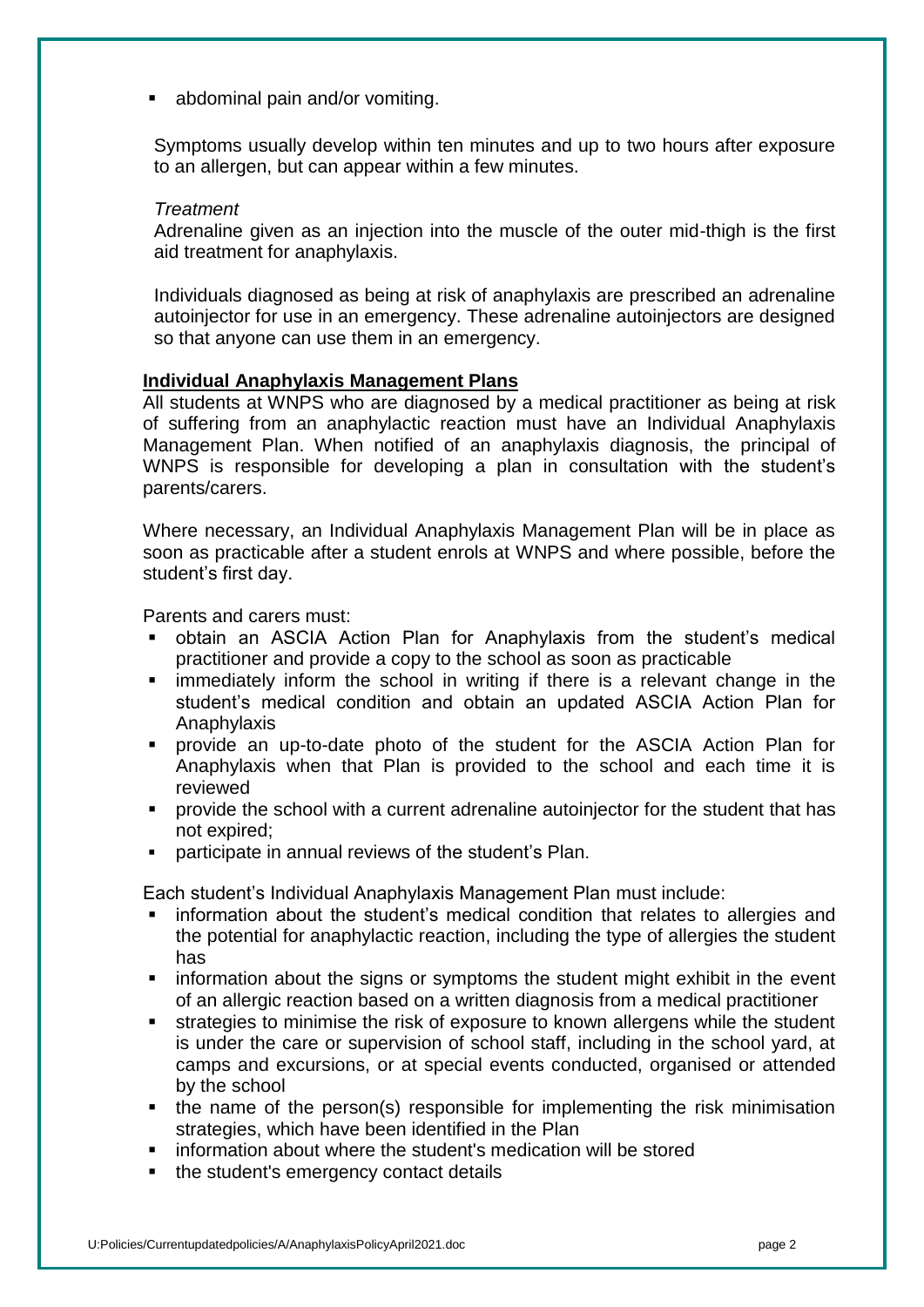an up-to-date ASCIA Action Plan for Anaphylaxis completed by the student's medical practitioner.

## *Review and updates to Individual Anaphylaxis Management Plans*

A student's Individual Anaphylaxis Management Plan will be reviewed and updated on an annual basis in consultation with the student's parents/carers. The plan will also be reviewed and, where necessary, updated in the following circumstances:

- as soon as practicable after the student has an anaphylactic reaction at school
- **EXT** if the student's medical condition, insofar as it relates to allergy and the potential for anaphylactic reaction, changes
- when the student is participating in an off-site activity, including camps and excursions, or at special events including fetes and concerts.

Our school may also consider updating a student's Individual Anaphylaxis Management Plan if there is an identified and significant increase in the student's potential risk of exposure to allergens at school.

#### **Location of plans and adrenaline autoinjectors**

All ASCIA Action Plans and autoinjectors are located in the school's Health Hub.

When students are off the school site attending an excursion or camp, the supervising teacher/staff member will ensure that the relevant adrenaline autoinjector is taken for this event.

#### **Risk Minimisation Strategies**

*To reduce the risk of a student suffering from an anaphylactic reaction at WNPS, we have put in place the following strategies:*

- *staff and students are regularly reminded to wash their hands after eating,*
- *students are not permitted to share food,*
- *tongs must be used when picking up papers or rubbish in the playground,*
- *school canteen staff are trained in appropriate food handling to reduce the risk of cross-contamination,*
- *year groups will be informed in Term 1 each year of allergens that must be avoided on a daily basis where possible, as well as in advance of class parties, events or birthdays,*
- *two general use EpiPen are stored in the school's Health Hub,*
- *planning for off-site activities will include risk minimisation strategies for students at risk of anaphylaxis including supervision requirements, appropriate number of trained staff, emergency response procedures and other risk controls appropriate to the activity and students attending.*

#### **Adrenaline autoinjectors for general use**

WNPS will maintain a supply of adrenaline autoinjectors for general use, as a backup to those provided by parents and carers for specific students, and also for students who may suffer from a first time reaction at school.

Adrenaline autoinjectors for general use will be stored at the school's Health Hub and labelled "general use".

The principal is responsible for arranging the purchase of adrenaline autoinjectors for general use, and will consider:

• the number of students enrolled at WNPS at risk of anaphylaxis,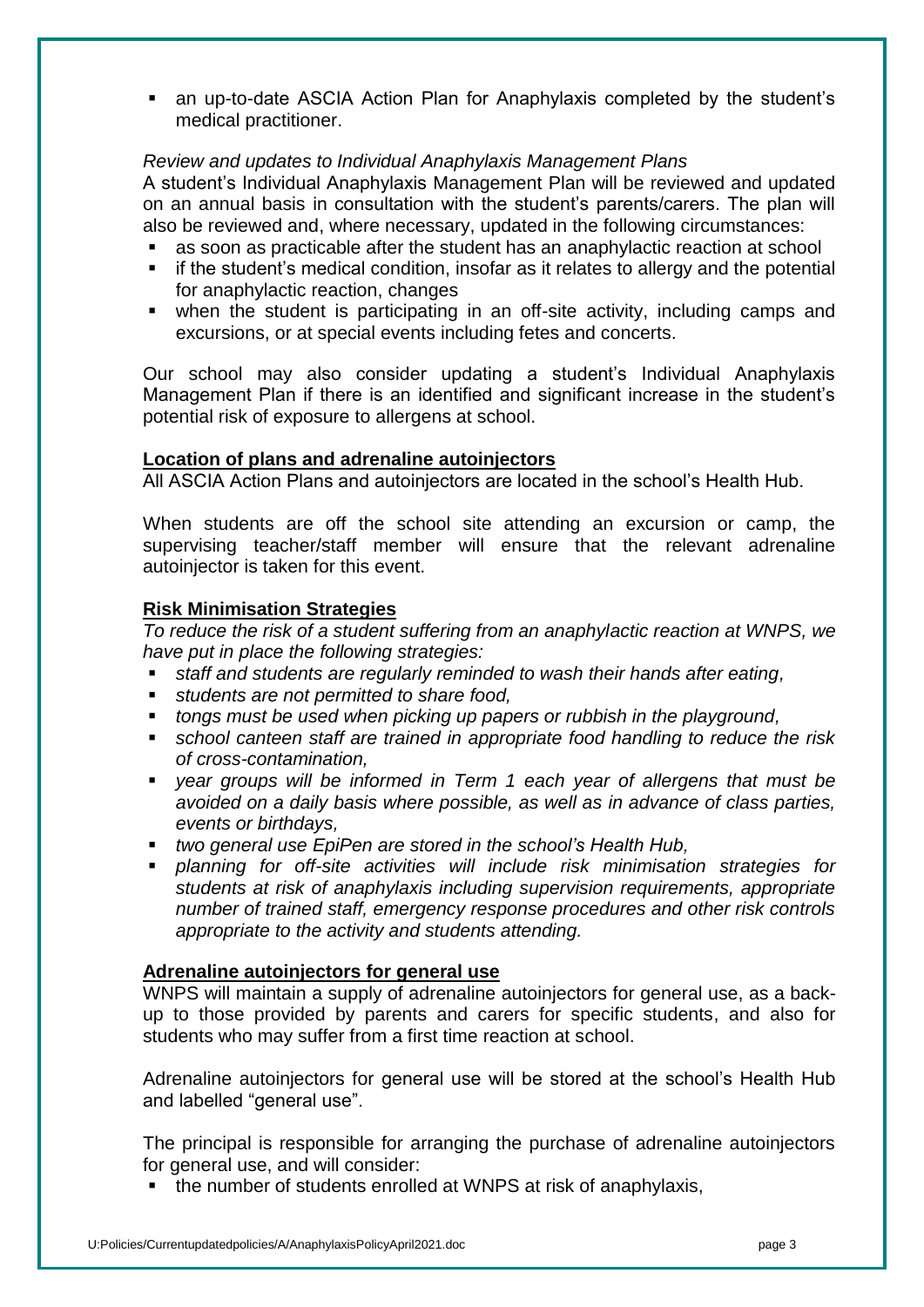- the accessibility of adrenaline autoiniector supplied by parents,
- the availability of a sufficient supply of autoinjectors for general use in different locations at the school, as well as at camps, excursions and events,
- the limited life span of adrenaline autoinjectors, and the need for general use adrenaline autoinjectors to be replaced when used or prior to expiry.

## **Emergency Response**

In the event of an anaphylactic reaction, the emergency response procedures in this policy must be followed, together with the school's general first aid procedures, emergency response procedures and the student's Individual Anaphylaxis Management Plan.

A complete and up-to-date list of students identified as being at risk of anaphylaxis is maintained by the school's Communications Officer and displayed in all classrooms and key central areas. For camps, excursions and special events, a designated staff member will be responsible for maintaining a list of students at risk of anaphylaxis attending the special event, together with their Individual Anaphylaxis Management Plans and adrenaline autoinjectors, where appropriate.

|  |                              | If a student experiences an anaphylactic reaction at school or during a school |  |  |  |  |
|--|------------------------------|--------------------------------------------------------------------------------|--|--|--|--|
|  | activity, school staff must: |                                                                                |  |  |  |  |

| <b>Step</b>      | <b>Action</b>                                                                             |  |  |  |  |  |
|------------------|-------------------------------------------------------------------------------------------|--|--|--|--|--|
| 1.               | Lay the person flat.<br>٠                                                                 |  |  |  |  |  |
|                  | Do not allow them to stand or walk.<br>٠                                                  |  |  |  |  |  |
|                  | If breathing is difficult, allow them to sit.                                             |  |  |  |  |  |
|                  | Be calm and reassuring.                                                                   |  |  |  |  |  |
|                  | Do not leave them alone.                                                                  |  |  |  |  |  |
|                  | Seek assistance from another staff member or reliable student to<br>٠                     |  |  |  |  |  |
|                  | locate the student's adrenaline autoinjector or the school's general                      |  |  |  |  |  |
|                  | autoinjector, and the student's Individual Anaphylaxis<br>use                             |  |  |  |  |  |
|                  | Management Plan, stored at the Health Hub.                                                |  |  |  |  |  |
|                  | If the student's plan is not immediately available, or they appear to<br>$\blacksquare$ . |  |  |  |  |  |
|                  | be experiencing a first time reaction, follow steps 2 to 5.                               |  |  |  |  |  |
| $\overline{2}$ . | Administer an EpiPen or EpiPen Jr (if the student is under 20kg)                          |  |  |  |  |  |
|                  | Remove from plastic container.                                                            |  |  |  |  |  |
|                  | Form a fist around the EpiPen and pull off the blue safety release<br>п                   |  |  |  |  |  |
|                  | (cap).                                                                                    |  |  |  |  |  |
|                  | Place orange end against the student's outer mid-thigh (with or                           |  |  |  |  |  |
|                  | without clothing).                                                                        |  |  |  |  |  |
|                  | Push down hard until a click is heard or felt and hold in place for 3<br>٠.               |  |  |  |  |  |
|                  | seconds.                                                                                  |  |  |  |  |  |
|                  | Remove EpiPen.                                                                            |  |  |  |  |  |
|                  | Note the time the EpiPen is administered.<br>$\blacksquare$                               |  |  |  |  |  |
|                  | Retain the used EpiPen to be handed to ambulance paramedics<br>п                          |  |  |  |  |  |
|                  | along with the time of administration.                                                    |  |  |  |  |  |
| 3.               | Call an ambulance (000)                                                                   |  |  |  |  |  |
| 4.               | If there is no improvement or severe symptoms progress (as described                      |  |  |  |  |  |
|                  | in the ASCIA Action Plan for Anaphylaxis), further adrenaline doses may                   |  |  |  |  |  |
|                  | be administered every five minutes, if other adrenaline autoinjectors are                 |  |  |  |  |  |
|                  | available.                                                                                |  |  |  |  |  |
| 5.               | Contact the student's emergency contacts.                                                 |  |  |  |  |  |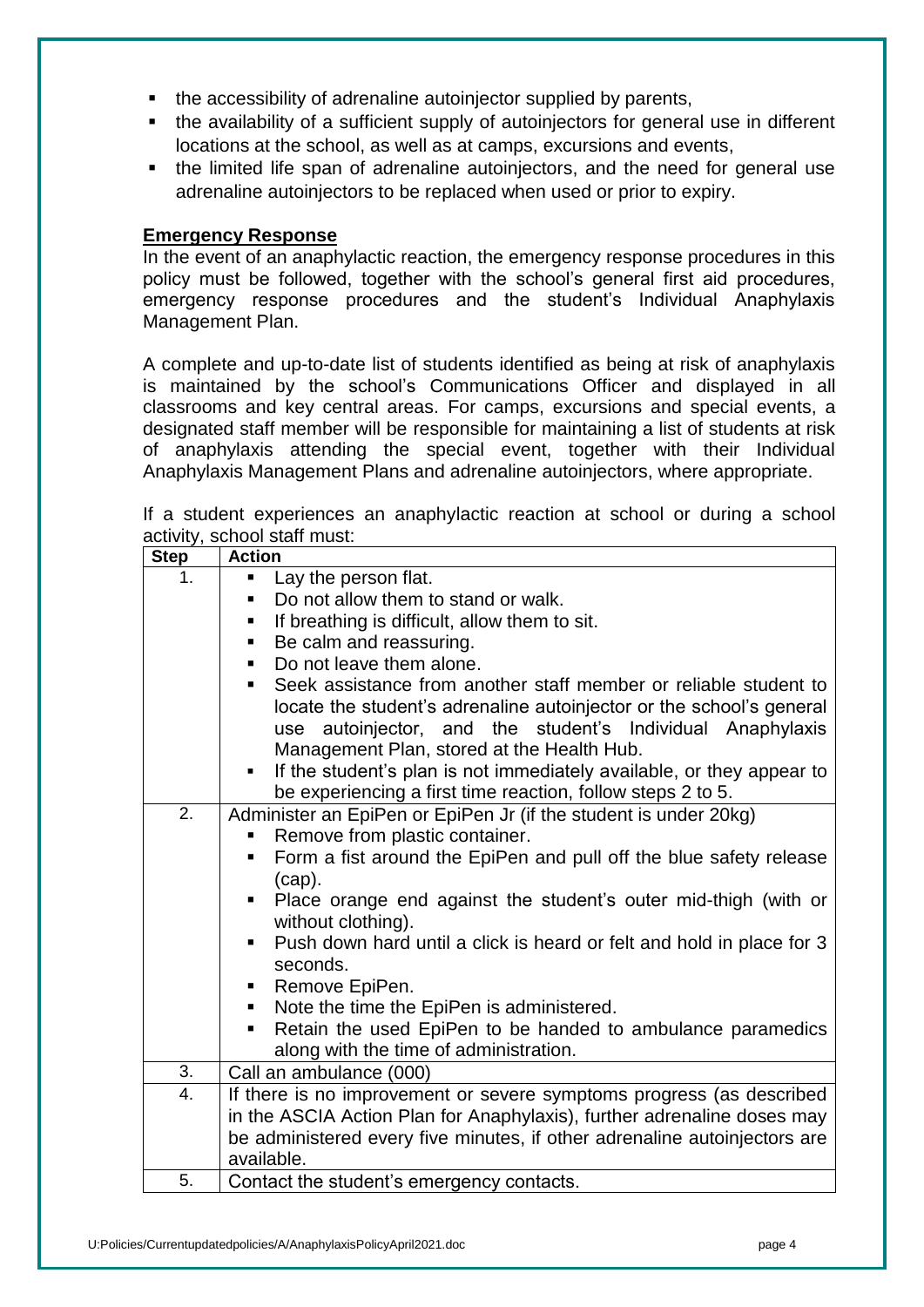If a student appears to be having a severe allergic reaction, but has not been previously diagnosed with an allergy or being at risk of anaphylaxis, school staff should follow steps  $2 - 5$  as above.

(Note: If in doubt, it is better to use an adrenaline autoinjector than not use it, even if in hindsight the reaction is not anaphylaxis. Under-treatment of anaphylaxis is more harmful and potentially life threatening than over-treatment of a mild to moderate allergic reaction. Refer to [Frequently asked questions —](https://nginx-php-content-policy-det-vic-gov-au-production.lagoon.vicsdp.amazee.io/sites/default/files/2020-03/anaphylaxis-faqs.docx) Anaphylaxis.

## **Communication Plan**

This policy will be available on the WNPS website so that parents and other members of the school community can easily access information about WNPS's anaphylaxis management procedures. The parents and carers of students who are enrolled at WNPS and are identified as being at risk of anaphylaxis will also be provided with a copy of this policy.

The principal is responsible for ensuring that all relevant staff, including casual relief staff, canteen staff and volunteers are aware of this policy and WNPS procedures for anaphylaxis management. Casual relief staff who are responsible for the care and/or supervision of students who are identified as being at risk of anaphylaxis will receive documentation upon signing in each morning (included in their CRT Folder) about their role in responding to an anaphylactic reaction and the identity of students at risk.

The principal is also responsible for ensuring relevant staff are trained and briefed in anaphylaxis management, consistent with the Department's *Anaphylaxis Guidelines.*

## **Staff training**

The principal will ensure that the following school staff are appropriately trained in anaphylaxis management:

- School staff who conduct classes attended by students who are at risk of anaphylaxis.
- All staff to be anaphylaxis trained and any other member of school staff as required by the principal based on a risk assessment.

Staff who are required to undertake training must have completed:

- an approved face-to-face anaphylaxis management training course in the last three years, or
- an approved online anaphylaxis management training course in the last two years.

ASCIA anaphylaxis e-training course (with 22303VIC, or 22300VIC or 10313NAT). [Note, for details about approved staff training modules, refer to chapter 5 of the [Anaphylaxis Guidelines.](https://www2.education.vic.gov.au/pal/anaphylaxis/guidance/5-staff-training)

Staff are also required to attend a briefing on anaphylaxis management and this policy at least twice per year (with the first briefing to be held at the beginning of the school year), facilitated by a School Anaphylaxis Supervisor who has successfully completed an anaphylaxis management course within the last 2 years including.

Each briefing will address:,

 $\blacksquare$  this policy

U:Policies/Currentupdatedpolicies/A/AnaphylaxisPolicyApril2021.doc page 5